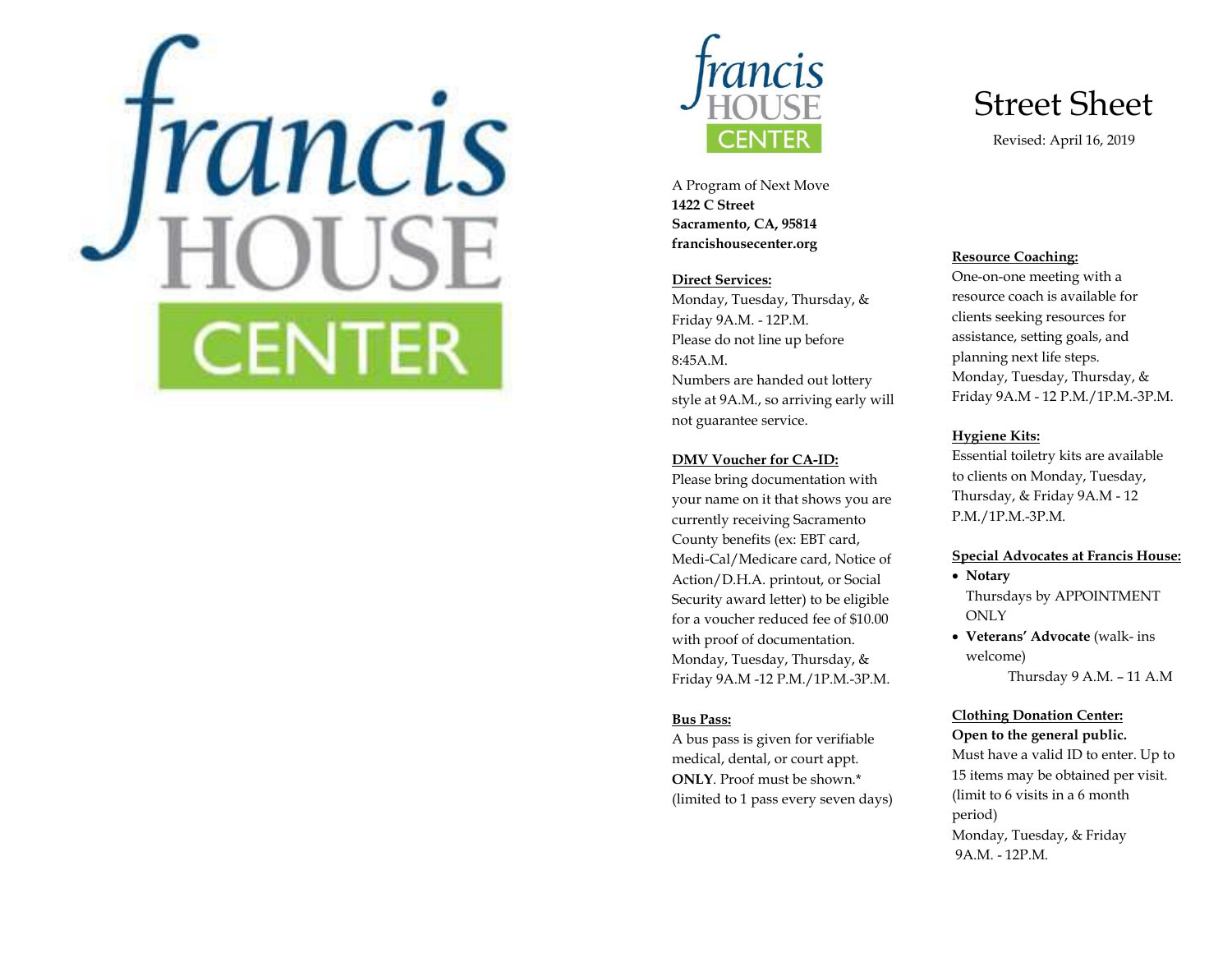#### (Additional Services Available at Francis House Center)

#### Housing Counseling:

Work one-on-one with a housing counselor to build your financial health and overcome

barriers to locating, securing, and maintain rental housing.

Monday & Thursday 9A.M.-12P.M./1P.M.-3P.M.

Tuesday & Thursday by APPOINTMENT ONLY

#### Diversion Program:

A program that provides eviction avoidance, first month's rent, and utilities assistance. \*Eligibility is determined by a resource specialist for this program\* Call (916) 443-2646 Monday, Tuesday, Thursday, & Friday

#### Family Self Sufficiency Program:

A program that assists clients with transportation, clothing for a job, and employment support from a job coach.

#### Job Development Center:

The JDC is open to assist with jobs and housing searches; create or update resumes and cover letters; and to practice interviewing for employment. To use the JDC you must have something with your name on it (EBT card or medical card) and attend an orientation on the first visit. Monday, Tuesday, Thursday, & Friday 9A.M. - 12P.M. & 1P.M. - 3P.M.

#### Family Rescue Program:

This program provides temporarily shelter for one week to parents or guardians with legal custody of a child under the age of 5, or the applicant must be pregnant and on their last trimester (7 months). Applicants must call (916) 443-2646 Monday after 9A.M. for appointment availability.

#### Must have:

- Valid ID/ Driver's License for all adults (18 or older)
- Social Security cards for all individuals
- Birth certificate for children (under 18)
- Proof of all income (current month)
- Proof of custody of children

(Examples: school verification or DHA printout that includes all members on case, SS #s, D.O.B & benefits amount Cal-Fresh & CalWORKs)

NO LATE ARRIVALS

# Notes:

 $\mathcal{L}=\mathcal{L}=\mathcal{L}=\mathcal{L}=\mathcal{L}=\mathcal{L}=\mathcal{L}=\mathcal{L}=\mathcal{L}=\mathcal{L}=\mathcal{L}=\mathcal{L}=\mathcal{L}=\mathcal{L}=\mathcal{L}=\mathcal{L}=\mathcal{L}=\mathcal{L}=\mathcal{L}=\mathcal{L}=\mathcal{L}=\mathcal{L}=\mathcal{L}=\mathcal{L}=\mathcal{L}=\mathcal{L}=\mathcal{L}=\mathcal{L}=\mathcal{L}=\mathcal{L}=\mathcal{L}=\mathcal{L}=\mathcal{L}=\mathcal{L}=\mathcal{L}=\mathcal{L}=\mathcal{$ 

 $\mathcal{L}=\mathcal{L}=\mathcal{L}=\mathcal{L}=\mathcal{L}=\mathcal{L}=\mathcal{L}=\mathcal{L}=\mathcal{L}=\mathcal{L}=\mathcal{L}=\mathcal{L}=\mathcal{L}=\mathcal{L}=\mathcal{L}=\mathcal{L}=\mathcal{L}=\mathcal{L}=\mathcal{L}=\mathcal{L}=\mathcal{L}=\mathcal{L}=\mathcal{L}=\mathcal{L}=\mathcal{L}=\mathcal{L}=\mathcal{L}=\mathcal{L}=\mathcal{L}=\mathcal{L}=\mathcal{L}=\mathcal{L}=\mathcal{L}=\mathcal{L}=\mathcal{L}=\mathcal{L}=\mathcal{$ 

 $\frac{1}{2}$  ,  $\frac{1}{2}$  ,  $\frac{1}{2}$  ,  $\frac{1}{2}$  ,  $\frac{1}{2}$  ,  $\frac{1}{2}$  ,  $\frac{1}{2}$  ,  $\frac{1}{2}$  ,  $\frac{1}{2}$  ,  $\frac{1}{2}$  ,  $\frac{1}{2}$  ,  $\frac{1}{2}$  ,  $\frac{1}{2}$  ,  $\frac{1}{2}$  ,  $\frac{1}{2}$  ,  $\frac{1}{2}$  ,  $\frac{1}{2}$  ,  $\frac{1}{2}$  ,  $\frac{1$ 

 $\frac{1}{2}$  ,  $\frac{1}{2}$  ,  $\frac{1}{2}$  ,  $\frac{1}{2}$  ,  $\frac{1}{2}$  ,  $\frac{1}{2}$  ,  $\frac{1}{2}$  ,  $\frac{1}{2}$  ,  $\frac{1}{2}$  ,  $\frac{1}{2}$  ,  $\frac{1}{2}$  ,  $\frac{1}{2}$  ,  $\frac{1}{2}$  ,  $\frac{1}{2}$  ,  $\frac{1}{2}$  ,  $\frac{1}{2}$  ,  $\frac{1}{2}$  ,  $\frac{1}{2}$  ,  $\frac{1$ 

 $\frac{1}{2}$  ,  $\frac{1}{2}$  ,  $\frac{1}{2}$  ,  $\frac{1}{2}$  ,  $\frac{1}{2}$  ,  $\frac{1}{2}$  ,  $\frac{1}{2}$  ,  $\frac{1}{2}$  ,  $\frac{1}{2}$  ,  $\frac{1}{2}$  ,  $\frac{1}{2}$  ,  $\frac{1}{2}$  ,  $\frac{1}{2}$  ,  $\frac{1}{2}$  ,  $\frac{1}{2}$  ,  $\frac{1}{2}$  ,  $\frac{1}{2}$  ,  $\frac{1}{2}$  ,  $\frac{1$ 

 $\frac{1}{2}$  ,  $\frac{1}{2}$  ,  $\frac{1}{2}$  ,  $\frac{1}{2}$  ,  $\frac{1}{2}$  ,  $\frac{1}{2}$  ,  $\frac{1}{2}$  ,  $\frac{1}{2}$  ,  $\frac{1}{2}$  ,  $\frac{1}{2}$  ,  $\frac{1}{2}$  ,  $\frac{1}{2}$  ,  $\frac{1}{2}$  ,  $\frac{1}{2}$  ,  $\frac{1}{2}$  ,  $\frac{1}{2}$  ,  $\frac{1}{2}$  ,  $\frac{1}{2}$  ,  $\frac{1$ 

 $\mathcal{L}=\mathcal{L}=\mathcal{L}=\mathcal{L}=\mathcal{L}=\mathcal{L}=\mathcal{L}=\mathcal{L}=\mathcal{L}=\mathcal{L}=\mathcal{L}=\mathcal{L}=\mathcal{L}=\mathcal{L}=\mathcal{L}=\mathcal{L}=\mathcal{L}=\mathcal{L}=\mathcal{L}=\mathcal{L}=\mathcal{L}=\mathcal{L}=\mathcal{L}=\mathcal{L}=\mathcal{L}=\mathcal{L}=\mathcal{L}=\mathcal{L}=\mathcal{L}=\mathcal{L}=\mathcal{L}=\mathcal{L}=\mathcal{L}=\mathcal{L}=\mathcal{L}=\mathcal{L}=\mathcal{$ 

 $\mathcal{L}=\mathcal{L}=\mathcal{L}=\mathcal{L}=\mathcal{L}=\mathcal{L}=\mathcal{L}=\mathcal{L}=\mathcal{L}=\mathcal{L}=\mathcal{L}=\mathcal{L}=\mathcal{L}=\mathcal{L}=\mathcal{L}=\mathcal{L}=\mathcal{L}=\mathcal{L}=\mathcal{L}=\mathcal{L}=\mathcal{L}=\mathcal{L}=\mathcal{L}=\mathcal{L}=\mathcal{L}=\mathcal{L}=\mathcal{L}=\mathcal{L}=\mathcal{L}=\mathcal{L}=\mathcal{L}=\mathcal{L}=\mathcal{L}=\mathcal{L}=\mathcal{L}=\mathcal{L}=\mathcal{$ 

 $\mathcal{L}=\mathcal{L}=\mathcal{L}=\mathcal{L}=\mathcal{L}=\mathcal{L}=\mathcal{L}=\mathcal{L}=\mathcal{L}=\mathcal{L}=\mathcal{L}=\mathcal{L}=\mathcal{L}=\mathcal{L}=\mathcal{L}=\mathcal{L}=\mathcal{L}=\mathcal{L}=\mathcal{L}=\mathcal{L}=\mathcal{L}=\mathcal{L}=\mathcal{L}=\mathcal{L}=\mathcal{L}=\mathcal{L}=\mathcal{L}=\mathcal{L}=\mathcal{L}=\mathcal{L}=\mathcal{L}=\mathcal{L}=\mathcal{L}=\mathcal{L}=\mathcal{L}=\mathcal{L}=\mathcal{$ 

 $\frac{1}{2}$  ,  $\frac{1}{2}$  ,  $\frac{1}{2}$  ,  $\frac{1}{2}$  ,  $\frac{1}{2}$  ,  $\frac{1}{2}$  ,  $\frac{1}{2}$  ,  $\frac{1}{2}$  ,  $\frac{1}{2}$  ,  $\frac{1}{2}$  ,  $\frac{1}{2}$  ,  $\frac{1}{2}$  ,  $\frac{1}{2}$  ,  $\frac{1}{2}$  ,  $\frac{1}{2}$  ,  $\frac{1}{2}$  ,  $\frac{1}{2}$  ,  $\frac{1}{2}$  ,  $\frac{1$ 

 $\mathcal{L}_\text{max}$  and  $\mathcal{L}_\text{max}$  and  $\mathcal{L}_\text{max}$  and  $\mathcal{L}_\text{max}$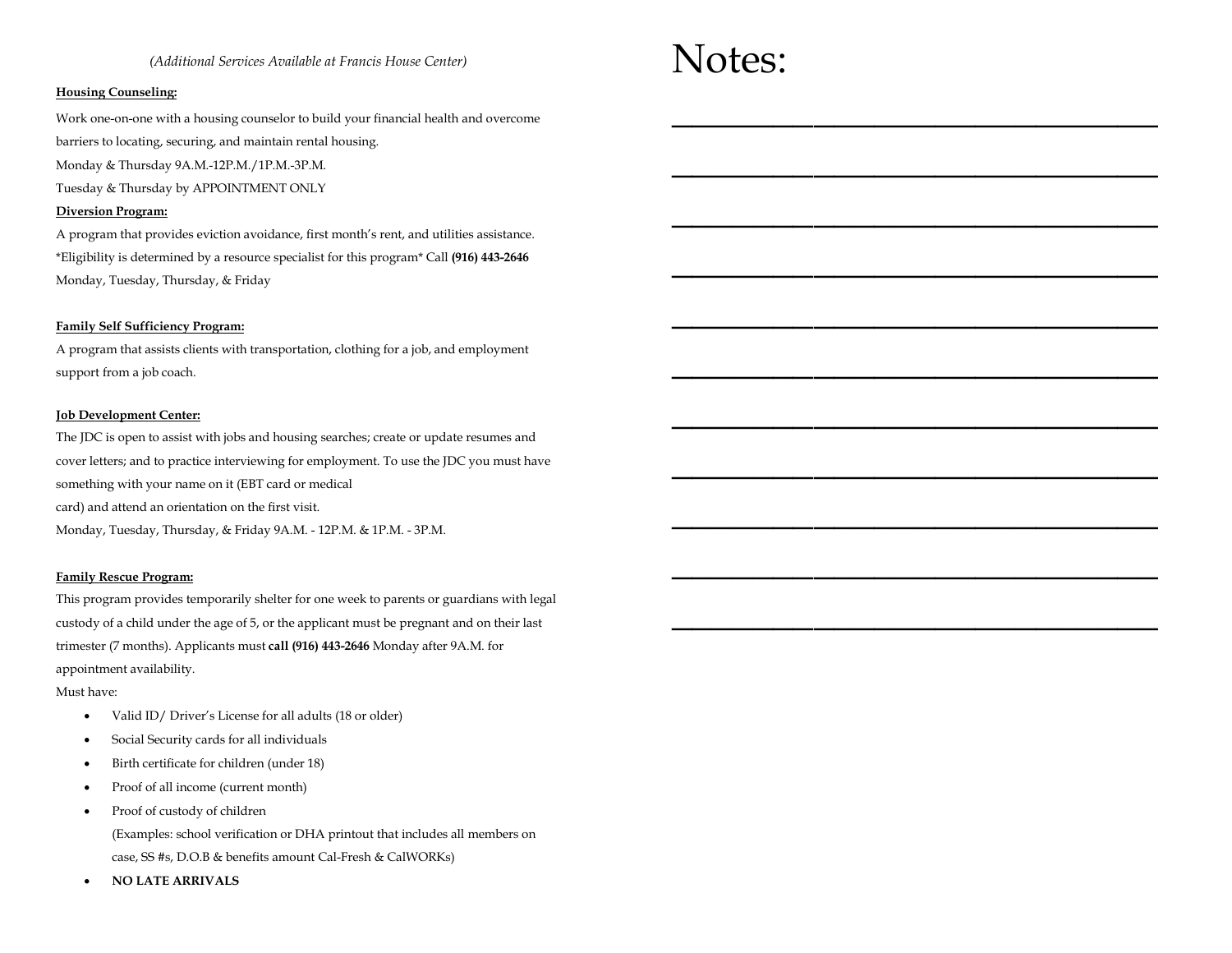

| Parent Support line                                                                                                                                             | 1-800-281-3000                                        |                            | <b>TLCS Mental Health Crisis</b>                                                                     |
|-----------------------------------------------------------------------------------------------------------------------------------------------------------------|-------------------------------------------------------|----------------------------|------------------------------------------------------------------------------------------------------|
| Alcoholics Anonymous (24 hrs.)                                                                                                                                  | $(916)$ 454-1100                                      |                            | Respite Center (916) 972-1017                                                                        |
| Al-Anon (support for family/friend)                                                                                                                             | 1(888) 425-2666                                       | experiencing a temporary   | Offers a safe place for those                                                                        |
| If intoxicated, Non-Emergency calls<br>Police wagon will pick up and deliver to VOA Detox                                                                       | $(916)$ 264-5471                                      |                            | mental health crisis but is not<br>life threatening or in need of<br>psychiatric hospitalization.    |
| 2-1-1 Sacramento                                                                                                                                                | 211 or (916) 498-1000                                 | Individuals can stay for a | maximum of 23 hrs. This is no                                                                        |
| California Youth Crisis line<br>(www.youthcrisis.org) Counseling & medical services,<br>shelters, crisis centers, AIDS testing and transportation<br>info.      | 1(800) 843-5200                                       |                            | a shelter, there are no beds.<br>There is no medical staff on sit<br>to assist with medication issue |
| National Runaway Switchboard<br>(Confidential - 24 hrs.)<br>Crisis intervention, independent intervention.<br>Message center for children and adults.           | 1(800)621-4000                                        |                            |                                                                                                      |
| Rape crisis line (WEAVE) 24 hrs.<br>Domestic Violence & Sexual Assault                                                                                          | $(916)$ 920-2952                                      |                            | <b>Suicide Prevention Hotlines</b>                                                                   |
| Red Cross (24 hrs.)                                                                                                                                             | $(916)$ 993-7070                                      | 24 hrs.                    | (916) 368-311                                                                                        |
| Emergency & Disaster Only                                                                                                                                       | 1(800) 696-3873                                       | Auburn                     | $(530) 885 - 230$                                                                                    |
| ICAN (Crime Victims Assistance Network) (916) 273-3603                                                                                                          |                                                       | Roseville                  | $(916) 773 - 311$                                                                                    |
| Help for victims of crimes.                                                                                                                                     |                                                       | Lincoln                    | $(916)$ 645-886                                                                                      |
| My Sister's House (24 hrs.)<br>Safe haven for Asian Pacific Islander women & children<br>impacted by domestic violence, safe shelter.<br>Woman to Work Program. | $(916)$ 930-0626                                      |                            |                                                                                                      |
| Senior Legal Hotline                                                                                                                                            | (916) 551-2140/1(800) 222-1753                        |                            |                                                                                                      |
| Marvhouse                                                                                                                                                       | Loaves & Fishes Outreach Programs:<br>12th & N. C St. |                            | (916) 446-4961                                                                                       |
|                                                                                                                                                                 |                                                       |                            |                                                                                                      |

| Maryhouse                                   | $(916)$ 446-4961   |
|---------------------------------------------|--------------------|
| Administration                              | $(916)$ 446-0874   |
| Jail Visitation                             | $(916)$ 447-9472   |
| Page Friendship guest (service center)      | $(916)$ 443-9499   |
| Clean & Sober                               | $(916)$ 498-0031   |
| Mustard Seed School                         | $(916)$ 447-3626   |
| Genesis (Mental Health)                     | $(916)$ 669-1536   |
| Legal Clinic (Mon.-Thurs.) 8 A.M. - 12 P.M. | $(916)$ 446-0368   |
| SSI Attorney (Mon-Thurs.)                   | $(916) 648 - 8600$ |
| (women's center)<br>Sister Nora's           | $(916)$ 669-7000   |
|                                             |                    |

| <b>Suicide Prevention Hotlines</b> |  |  |  |
|------------------------------------|--|--|--|
| $(916)$ 368-3111                   |  |  |  |
| $(530) 885 - 2300$                 |  |  |  |
| $(916) 773 - 3111$                 |  |  |  |
| $(916)$ 645-8866                   |  |  |  |
|                                    |  |  |  |

place for those g a temporary th crisis but is not ling or in need of hospitalization. can stay for a of 23 hrs. This is not ere are no beds. medical staff on site th medication issues.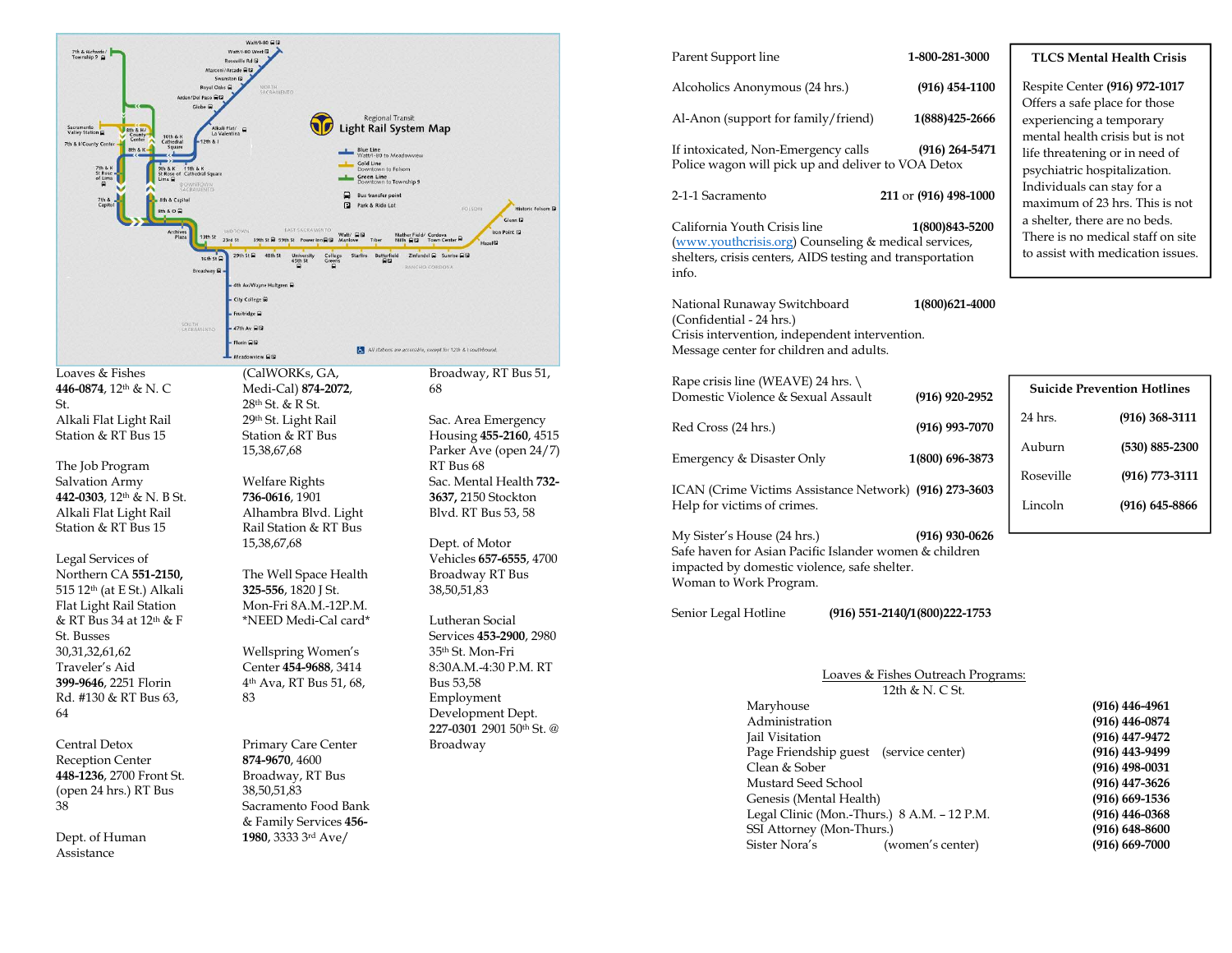#### SHELTER PROGRAMS

| <b>TRAVELERS AID SOCIETY</b><br>Assistance for emergency housing, homeless families ONLY, call for apt.<br>Mon-Fri 9A.M.-12P.M. & 1-4P.M. Attendants on duty after 5:30 P.M.                                                                                                                                                                                                                     | 2251 Florin Rd. #130        | $(916)$ 399-9646                                                         |
|--------------------------------------------------------------------------------------------------------------------------------------------------------------------------------------------------------------------------------------------------------------------------------------------------------------------------------------------------------------------------------------------------|-----------------------------|--------------------------------------------------------------------------|
| UNION GOSPEL MISSION<br>6:30-6:45P.M. BED SIGN UP ONLY<br>Showers/shaves, Mon-Fri 9-11P.M. & Mon-Thurs 1-3P.M. (6A.M. breakfast for residents)                                                                                                                                                                                                                                                   | 400 Bannon St.              | $(916)$ 447-3268                                                         |
| <b>SALVATION ARMY SHELTER</b><br>General Office<br>1PM BED SIGN UP (Women ONLY)<br>1PM BED SIGN UP (Men ONLY)<br>(Breakfast, dinner, & clothing for residents)<br>Utility Assistance and Food Boxes<br>Thrift Shop                                                                                                                                                                               | 12 <sup>th</sup> & N. B St. | $(916)$ 442-0331<br>$(916)$ 678-4010<br>(916) 678-4040<br>(916) 448-0890 |
| <b>FAMILY PROMISE</b><br>Committed to helping low-income families achieve lasting independence.<br>90 Day Program (Families ONLY), will accept boys 14+. Must have an income.                                                                                                                                                                                                                    |                             | $(916)$ 443-3107                                                         |
| <b>HOMESTART</b><br>Roseville, Families ONLY<br>Transitional Housing ONLY (Not a shelter)                                                                                                                                                                                                                                                                                                        |                             | $(916) 782 - 6667$                                                       |
| A STREET SHELTER (Men ONLY)<br>1400 A St. 8 P.M. - 6A.M. *Call for waitlist*                                                                                                                                                                                                                                                                                                                     |                             | (916) 448-5507                                                           |
| ST. JOHNS'S PROGRAM FOR REAL CHANGE<br>Vocational Training Program: residential shelter, mental health, AOD, &<br>educational service for single women or women w/ children.<br>Call for waitlist (916) 453-1482<br>Mental Health Respite Program: 7 day respite for single women or women<br>with children currently experiencing a mental health crisis.<br>Call for assessment (916) 383-1804 |                             |                                                                          |
| LUTHERAN SOCIAL SERVICES<br>Transitional housing programs for youth (singles/families). Permanent<br>housing programs for emancipated foster youth, disabled individuals, and<br>disabled adults w/ children.                                                                                                                                                                                    |                             | $(916)$ 453-2900                                                         |
| WIND YOUTH SERVICES<br>Emergency shelter for youth (18-24 yrs. Old)<br>Drop-in Center (homeless 12-24 yrs. Old) Mon-Fri 9A.M.- 3P.M. Sat & Sun 10A.M.-2 P.M.<br>Other services provided: street outreach, case management, mental health, CA-ID                                                                                                                                                  | 815 S St.                   | $(916) 504 - 3313$                                                       |
| VOA- BANNON ST FAMILY RESEDENTIAL SHELTER PRORAM<br>Orientation to get on the waiting list is every Wed. at 10 A.M.-12 P.M.<br>470 Bannon St, Sacramento, CA, 95811<br>Requires CalWORKs income, Ready to Rent Training, Job Board, and<br>Case Managements                                                                                                                                      |                             | (916) 443-4688                                                           |
| SACRAMENTO SELF-HELP HOUSING                                                                                                                                                                                                                                                                                                                                                                     |                             | $(916)341-0593$                                                          |

Housing Referrals & Shared Housing

A daytime shelter for women and children.

| WIND YOUTH SERVICES<br>815 S St. | $(916)$ 504-3313 |
|----------------------------------|------------------|
| Daytime shelter for youth.       |                  |
| WELLSPRING WOMEN'S CENTER        | $(916)$ 454-9688 |

3414 4TH Ave. Drop in hospitality center for women and children. Nutritious breakfast and light lunch is served Monday through Friday from 7:30 - 11:30 A.M.

## ASSISTANCE WITH MOTEL VOUCHER

| 1.       | St. Vincent's                              | (2428 Bell St.)                                  | $(916)481 - 7113$               |
|----------|--------------------------------------------|--------------------------------------------------|---------------------------------|
| 2.       |                                            | Traveler's Aid(2251 Florin Rd. Suite 124)        | (916)399-9646                   |
| 3.       | Salvation Army (1913 D St.)                |                                                  | $(916)442-0331$                 |
| 4.       | Francis House Center (1422 C St.)          |                                                  | $(916)443 - 2646$               |
|          |                                            | <b>SHELTER</b>                                   |                                 |
|          |                                            |                                                  |                                 |
| 5.       | St. John's (4410 Power Inn Rd.)            |                                                  | $(916)453 - 1482$               |
| 6.       | (470 Bannon St.)<br><b>VOA</b>             |                                                  | $(916)443 - 4688$               |
| 7.       | Salvation Army                             |                                                  | $(916)442-0331$                 |
| 8.       | <b>Union Gospel</b>                        | (400 Bannon St.)                                 | $(916)447 - 3268$               |
| 9.       | Weave                                      | (1900 K St)                                      | $(916)448 - 2321$               |
|          | 10. Wind                                   | (815 S St.)                                      | $(916)504-3313$                 |
|          | 11. Family Promise (1321 N C St.)          |                                                  | $(916)443 - 3107$               |
|          | 12. Home Start (410 Riverside Ave, Rosev.) |                                                  | $(916)782 - 6667$               |
|          | 13. Power House (311 Market St., Folsom)   |                                                  | $(916)983 - 0658$               |
|          |                                            | 14. My Sister's House (3053 Freeport Blvd. #120) | $(916)428 - 3271$               |
|          |                                            |                                                  |                                 |
|          | 15. Maryhouse                              | (1321 N C St)                                    | $(916)446 - 4961$               |
|          |                                            | <b>RENT</b>                                      |                                 |
|          |                                            |                                                  |                                 |
| 1.       | Traveler's Aid                             |                                                  | (916) 399-9646                  |
| 2.       | <b>River City</b>                          |                                                  | $(916)$ 446-2627                |
| 3.       | Home Start                                 |                                                  | $(916) 782 - 6667$              |
| 4.       | Salvation Army                             |                                                  | $(916) 678 - 4010$              |
| 5.       | <b>SHRA</b>                                |                                                  | $(916)$ 440-1390                |
|          | (www.shra.org)                             | <b>UTILITIES ASSISTANCE</b>                      |                                 |
|          |                                            |                                                  |                                 |
| 1.       | <b>St Vincent DePaul</b>                   |                                                  | $(916)485 - 3482$               |
| 2.       | <b>HEAP</b>                                |                                                  | $(916)567 - 5200$               |
| 3.       | Salvation Army                             |                                                  | $(916)678-4050$                 |
| 4.<br>5. | <b>SMUD</b><br>Traveler's Aid              |                                                  | (888) 742-7683<br>(916)399-9646 |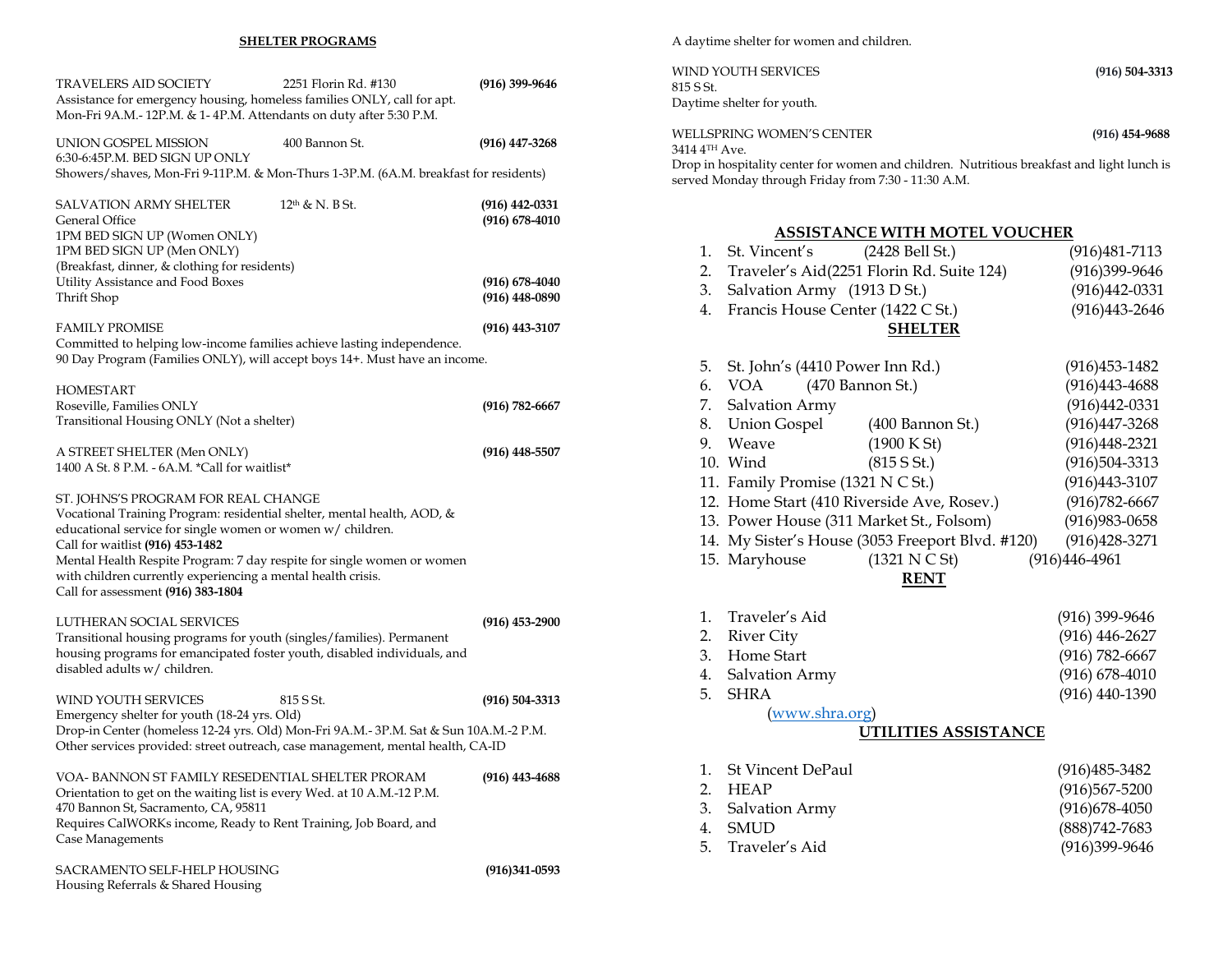## COUNSELING CENTERS

|                                                                                                                                               |                             | <b>DUMESTIC VIULENCE SHELTKS</b>                                                |                  |
|-----------------------------------------------------------------------------------------------------------------------------------------------|-----------------------------|---------------------------------------------------------------------------------|------------------|
| <b>COMMUNITY FOR PEACE</b><br>6060 Sunrise Vista Dr. suite 2340                                                                               | $(916) 728 - 5613$          | MY SISTER'S HOUSE                                                               |                  |
| Mon-Wed 9:30A.M.-5P.M., Thurs 9:30A.M.-7P.M., Fri 10A.M.-2P.M.                                                                                |                             | 24HR Multilingual Help Line                                                     |                  |
| Harmony House Crisis Line                                                                                                                     | $(916) 728 - 7210$          | Safe haven and transitional house for Asian and Pacific Islander women          |                  |
|                                                                                                                                               |                             | and children impacted by domestic violence and human trafficking; Women to      |                  |
| WELLSPACE HEALTH COUNSELING                                                                                                                   | $(916)$ 368-3080            | Work Program is for domestic violence survivors of all ethnicities.             |                  |
| Mon-Fri 8A.M.-5P.M.                                                                                                                           |                             |                                                                                 |                  |
| Scale fee, A&D counseling, group counseling, and HIV test by appointment.                                                                     |                             | <b>WEAVE</b><br>1900 K St. / 7600 Hospital Dr. Suite 1                          |                  |
|                                                                                                                                               |                             | 24HR Crisis Line                                                                |                  |
| COMMUNITY AGAINST SEXUAL HARM (CASH)                                                                                                          | $(916) 856 - 2900$          | Free walk-in triage assessment for abused and batter women & children.          |                  |
| cashsac.org                                                                                                                                   |                             | Crisis counseling, safe houses for women and children (programs and services    |                  |
| Help for trafficked and sexually exploited women. Peer Support & Harm Reduction                                                               |                             | are available for children).                                                    |                  |
| <b>HOT MEALS</b>                                                                                                                              |                             | A COMMUNITY FOR PEACE (Domestic Violence Assistance)                            |                  |
|                                                                                                                                               |                             | 24HR                                                                            |                  |
| <b>GLORY BOUND MINISTRIES</b>                                                                                                                 | $(916)$ 452-7078            |                                                                                 |                  |
| 4527 Parker Ave.                                                                                                                              |                             |                                                                                 |                  |
| Meals provided on Sun at 10A.M.-5P.M. & Fri at 6P.M.                                                                                          |                             | MENTAL HEALTH SERVICES                                                          |                  |
| <b>LOAVES &amp; FISHES</b>                                                                                                                    |                             |                                                                                 |                  |
| 1321 N. C. St                                                                                                                                 | $(916)$ 446-0874            | <b>GUEST HOUSE (EL HOGAR)</b><br>600 Bercut Dr.                                 |                  |
| Meals provided Mon-Fri 11:30A.M.-1P.M., Sat & Sun 11AM.-12:30P.M.                                                                             |                             | Orientation and triage on Tues & Wed at 10A.M. and Thurs at 1P.M.               |                  |
| (Tickets 7A.M.-12:30P.M. at Friendship Park)                                                                                                  |                             | Mental health evaluation, medication (if needed), and SSI application.          |                  |
|                                                                                                                                               |                             | Connections Lounge (Mon-Fri 9A.M.-3P.M.) drop in day center for                 |                  |
| ST. IGNATIUS LOYOLA PARISH                                                                                                                    | $(916)$ 482-9666 (ext. 217) | mental health services.                                                         |                  |
| 3235 Arden Way                                                                                                                                |                             |                                                                                 |                  |
| Meals served 6P.M.-7P.M. on the 4 <sup>th</sup> & 5 <sup>th</sup> Wednesday of the month.                                                     |                             | SACRAMENTO COUNTY MENTAL HEALTH                                                 |                  |
|                                                                                                                                               |                             | 2150 Stockton Blvd.                                                             |                  |
| ST. PHILOMENES                                                                                                                                | $(916)$ 481-6757            | 24HR                                                                            |                  |
| 2428 Bell St.                                                                                                                                 |                             | Crisis Line                                                                     |                  |
| Meal is served in school gym at 2320 El Camino Ave. on Tues 6P.M.-7P.M.                                                                       |                             | <b>Adult Service</b>                                                            |                  |
| WILLIAMS MEMORIAL COGIC                                                                                                                       | $(916)$ 455-9201            | Children Service                                                                |                  |
| 4495 ML King Jr. Blvd.                                                                                                                        |                             | <b>GIFTED HEALING CENTER</b>                                                    |                  |
| Food give-away every other Fri 11A.M.                                                                                                         |                             | 2251 Florin Rd. suite 133                                                       |                  |
|                                                                                                                                               |                             | Substance abuse, out-patient treatment, and inpatient for men & women.          |                  |
| ST VINCENTE DEPAUL                                                                                                                            | $(916) 781 - 3303$          | Sliding scale payments or court order clients.                                  |                  |
| 503 Giuseppe Court, suite 8                                                                                                                   |                             |                                                                                 |                  |
| Mon-Fri 9A.M.-3P.M.                                                                                                                           |                             | NAMI SACRAMENTO                                                                 |                  |
|                                                                                                                                               |                             | 3440 Viking Dr. suite 125                                                       |                  |
| UNION GOSPEL MISSION                                                                                                                          | $(916)$ 447-3268            | Support for individuals coping with mental illness and their families. Offering |                  |
| 400 Bannon St. (North B St. at 12 <sup>th</sup> )                                                                                             |                             | support groups, NAMI educational courses, and an extensive list of resources.   |                  |
| Chapel service nightly at 7:30P.M. attendance is required to receive dinner at 8:30P.M.<br>(Chapel service on Sun at 11A.M., lunch at 12P.M.) |                             | Mental Health Crisis Center<br>Minor Emergency Response Center                  | $(916) 875 - 11$ |
|                                                                                                                                               |                             | Low Cost Dental Referrals                                                       | 10               |
| DAY SHELTER / HOSPITALITY CENTERS                                                                                                             |                             |                                                                                 |                  |
|                                                                                                                                               |                             |                                                                                 |                  |
| FRIENDSHIP PARK (LOAVES & FISHES)                                                                                                             | $(916)$ 443-7378            | <b>HIV/AIDS SERVICES</b>                                                        |                  |
| N. C St.                                                                                                                                      |                             |                                                                                 |                  |
| A private park providing activities, information, restroom facilities, & etc.                                                                 |                             | <b>HARM REDUCTION SERVICES</b>                                                  |                  |
| <b>MARYHOUSE</b>                                                                                                                              | $(916)$ 446-4961            | 2800 Stockton Blvd.<br>Mon-Fri 12-6P.M. (walk-ins)                              |                  |
| 1321 N. C St.                                                                                                                                 |                             | Free medical clinic most Saturdays 12-5P.M. (sign up at 12P.M. at 3647 40th St. |                  |
|                                                                                                                                               |                             |                                                                                 |                  |

## DOMESTIC VIOLENCE SHELTRS

| MY SISTER'S HOUSE<br>24HR Multilingual Help Line<br>Safe haven and transitional house for Asian and Pacific Islander women                                                                                                                |                                                                                                                                                                               | $(916)$ 930-0626<br>$(916)$ 428-3271     |  |  |
|-------------------------------------------------------------------------------------------------------------------------------------------------------------------------------------------------------------------------------------------|-------------------------------------------------------------------------------------------------------------------------------------------------------------------------------|------------------------------------------|--|--|
| Work Program is for domestic violence survivors of all ethnicities.                                                                                                                                                                       | and children impacted by domestic violence and human trafficking; Women to                                                                                                    |                                          |  |  |
| WEAVE<br>24HR Crisis Line<br>Free walk-in triage assessment for abused and batter women & children.<br>are available for children).                                                                                                       | 1900 K St. / 7600 Hospital Dr. Suite 1<br>Crisis counseling, safe houses for women and children (programs and services                                                        | $(916)920 - 2952$                        |  |  |
| A COMMUNITY FOR PEACE (Domestic Violence Assistance)<br>24HR                                                                                                                                                                              |                                                                                                                                                                               | $(916) 728 - 5613$<br>$(916) 728 - 7210$ |  |  |
|                                                                                                                                                                                                                                           | <b>MENTAL HEALTH SERVICES</b>                                                                                                                                                 |                                          |  |  |
| GUEST HOUSE (EL HOGAR)<br>600 Bercut Dr.                                                                                                                                                                                                  |                                                                                                                                                                               | $(916)$ 440-1500                         |  |  |
| Orientation and triage on Tues & Wed at 10A.M. and Thurs at 1P.M.<br>Mental health evaluation, medication (if needed), and SSI application.<br>Connections Lounge (Mon-Fri 9A.M.-3P.M.) drop in day center for<br>mental health services. |                                                                                                                                                                               |                                          |  |  |
| SACRAMENTO COUNTY MENTAL HEALTH<br>2150 Stockton Blvd.                                                                                                                                                                                    |                                                                                                                                                                               |                                          |  |  |
| 24HR                                                                                                                                                                                                                                      |                                                                                                                                                                               | $(916) 875 - 1000$                       |  |  |
| Crisis Line<br>Adult Service                                                                                                                                                                                                              |                                                                                                                                                                               | $(916) 732 - 3637$<br>$(916) 875 - 1055$ |  |  |
| Children Service                                                                                                                                                                                                                          |                                                                                                                                                                               | $(916) 875 - 9980$                       |  |  |
| GIFTED HEALING CENTER<br>2251 Florin Rd. suite 133<br>Substance abuse, out-patient treatment, and inpatient for men & women.<br>Sliding scale payments or court order clients.                                                            |                                                                                                                                                                               | $(916) 706 - 2269$                       |  |  |
| NAMI SACRAMENTO<br>3440 Viking Dr. suite 125                                                                                                                                                                                              |                                                                                                                                                                               | $(916) 364 - 1642$                       |  |  |
|                                                                                                                                                                                                                                           | Support for individuals coping with mental illness and their families. Offering crisis help,<br>support groups, NAMI educational courses, and an extensive list of resources. |                                          |  |  |
| Mental Health Crisis Center                                                                                                                                                                                                               |                                                                                                                                                                               | $(916) 732 - 3637$                       |  |  |
| Minor Emergency Response Center<br>Low Cost Dental Referrals                                                                                                                                                                              | (916) 875-1113 / 875-1114                                                                                                                                                     | 1(800) 336-8478                          |  |  |
| <b>HIV/AIDS SERVICES</b>                                                                                                                                                                                                                  |                                                                                                                                                                               |                                          |  |  |
| HARM REDUCTION SERVICES<br>2800 Stockton Blvd.                                                                                                                                                                                            |                                                                                                                                                                               | $(916)$ 456-4849                         |  |  |